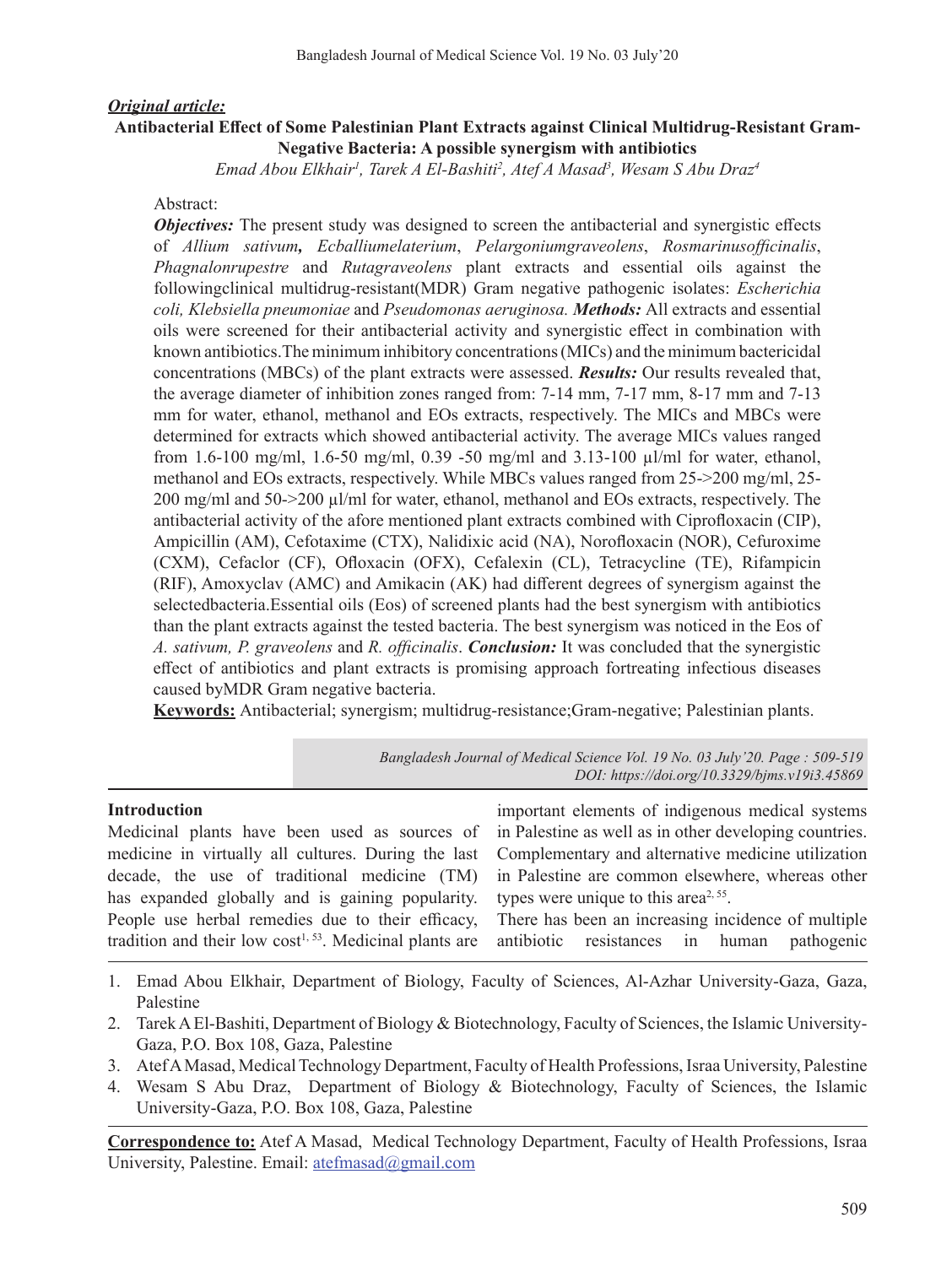microorganisms in recent years, largely due to indiscriminate use of commercial antibacterial drugs commonly employed in the treatment of infectious diseases, which have led to the emergence of new bacterial strains that are multi-drug resistant which have resulted in increase in morbidity, mortality and creates enormous health problems. However, the situation is alarming in developing as well as developed countries due to indiscriminate use of antibiotics $3-5$ ,  $54$ . The development of drug resistance as well as the appearance of side effects of certain antibiotics has led to the search of new antimicrobial agents mainly among plant extracts with the goal to discover new chemical structures which overcome the above disadvantages 6-9.

In the present study, we have selected 6 medicinal plants A: Allium sativum (A. sativum), B: Ecballiumelaterium (E.elaterium), C: Pelargonium graveolens (P. graveolens), D: Rosmarinusofficinalis (R.officinalis), E: Phagnalonrupestre (P. rupestre) and F: Rutagraveolens (R. graveolens) to assess their antibacterial and synergistic effect with antibiotics against multi-drug resistant Gram negative pathogenic bacterial isolates of Escherichiacoli, Klebsiellapneumoniae and Pseudomonasaeruginosa. Materials and Methods

All chemicals and culture media used in this research were of high grade trade mark.

Plant materials

The six medicinal plants investigated in this study (*A. sativum* bulbs, aerial parts of *E*. *elaterium* (fruits), *P*. *graveolens*, *R*. *officinalis*, *P*. *rupestre* (shoots) and leaves of *R*. *graveolens*)were collected from Gaza Strip, Khanyunescity- Abasan Alkaberah area.

Bacterial test isolates

Clinical MDR bacterial isolates of *E. coli, K. pneumoniae* and *P. aeruginosa* from nosocomial and community acquired infections were obtained from the microbiology department at Al-Shifa hospital, Gaza, Palestine. Confirmatory identification and characterization were done by conventional biochemical methods.

Preparation of plant extracts

Dried plant Martials were pulverized or grounded to coarse powder. For water extract, the powder was mixed with distilled water for 8 h in a Soxhletapparatus then the extracts were concentrated under reduced pressure (using rotary evaporator) $10$ . Methanolic extract was done by placing the powder in porous bag made of muslin cloth, which was loaded into the Soxhlet. The extraction was carried out with methanol as extraction solvent in 1:10 ratio of powder to solvent at temperature 65 °C for 8 hours, and then the extract was filtered and allowed to evaporate in open air 11-12. Meanwhile for ethanoic extract, the plant powder was extracted with ethanol solvent for 8 hours using Soxhlet. The solvent was oven evaporated at 37ºC for three days 13.Essential oils were extracted from 500 g of fresh plants by steam distillationmethod<sup>14</sup>.

For experiments, one gram of each water, methanolic and methanolic extracts and 1ml of essential oils was carefully taken, and then each extract was made up to 5 mL by adding Dimethylsulfoxide (DMSO) and stored at -20℃ until use. This formed the stock solution of 200 mg/ml  $^{15}$ .

Standardization of Inoculum

The optical density of each active culture was adjusted to 0.1 at 625 nm using fresh nutrient broth to give a standard inoculum of  $10<sup>6</sup>$  colony forming units (cfu) per m $1^{16}$ .

#### The Antibiotic Sensitivity Assay

The antibiotic sensitivity was determined using the disc diffusion method based on the Clinical and Laboratory Standards Institute (CLSI). Thirteen antibiotics were used in this study including: Ciprofloxacin (CIP), Ampicillin (AM), Cefotaxime (CTX), Nalidixic acid (NA), Norofloxacin (NOR), Cefuroxime (CXM), Cefaclor (CF), Ofloxacin (OFX), Cefalexin (CL), Tetracycline (TE), Rifampicin (RIF), Amoxyclav (AMC) and Amikacin (AK).

Antibacterial Activity Assays

Disc Diffusion Method

Standardized inoculums of *E. coli, K. pneumoniae* and *P. aeruginosa* were spreaded onto the entire surface of sterile Muller-Hinton agar (MHA) plates by sterile cotton swab. After a few minutes, filter paper discs of 6 mm diameter impregnated with 50 µL of known concentration of extracts (200 mg /ml) for aquatic, ethanolic, methanolic extracts and essential oils were placed on the surface of inoculated plates. Sterile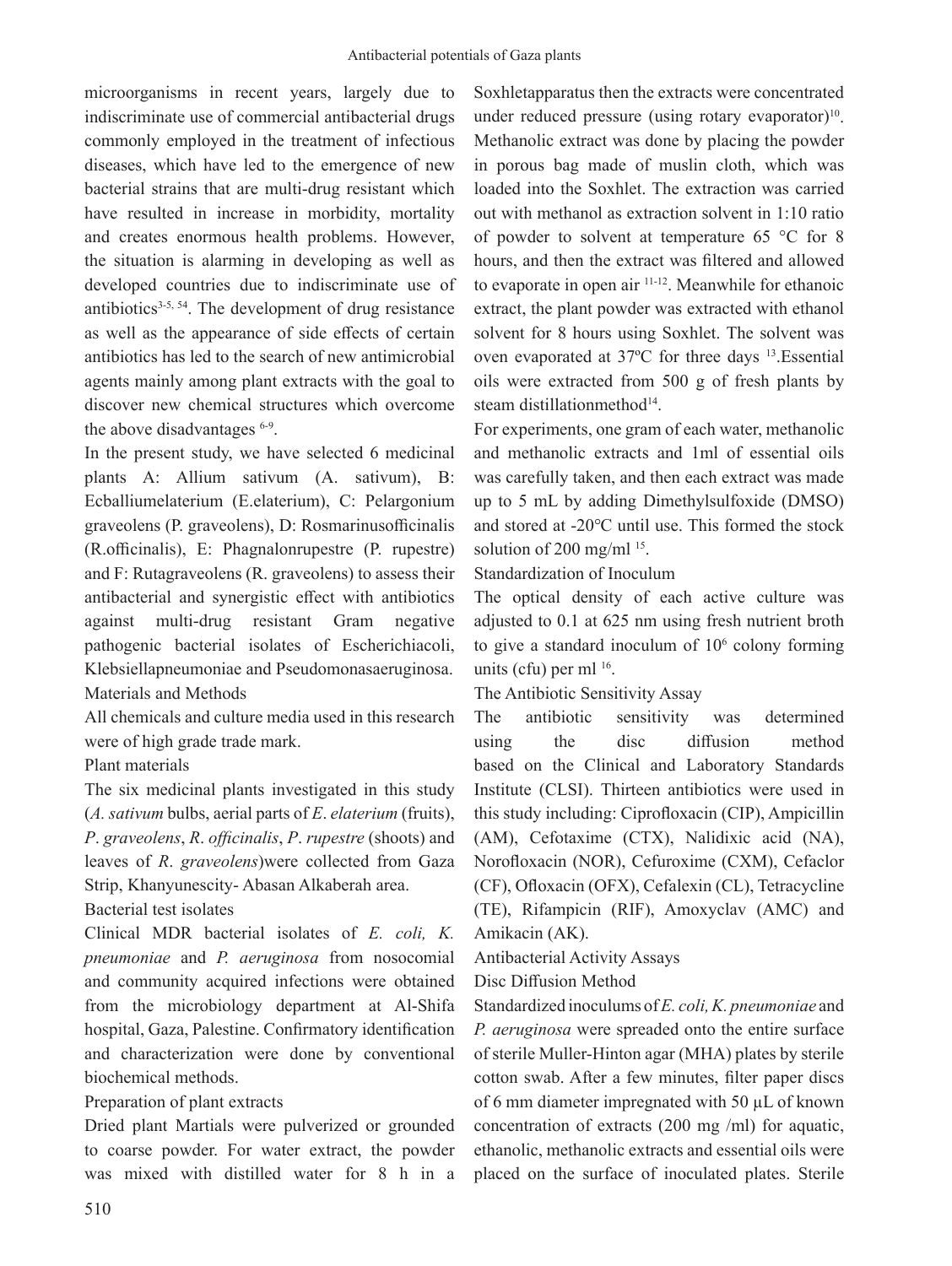paper discs containing Dimethyl sulfoxide alone was served as control. The plates were placed at 4ºC for 2 h and then subsequently incubated at 37º C for 24 h. After incubation, the growth inhibition was quantified by measuring the diameter of the zone of inhibition in mm. For each test solution, three replicates were performed<sup>17-18</sup>.

Determination of MIC and MBC by Microdilution Method:

The plant extracts were dissolved in DMSO. Twofold dilution series were prepared to achieve a decreasing concentration ranging from 200 to 0.390 mg/ml of each extract which was prepared in a 96 well microtiter plate. Overnight broth cultures of the tested bacteria were prepared, the final concentration in each positive well was adjusted to 106 CFU/ml and the plates were incubated at 37 ºC for 24 h. The MIC was defined as the lowest concentration of the plant extract at which the bacteria does not show visible growth. To determine MBC, broth was taken from each well and inoculated in MHA at 37 ºC for 24 h. The MBC is defined as the lowest concentration of the plant extract at which inoculated bacteria was totally killed. Amikacin and 10% DMSO solution served as positive and negative controls, respectively 19.

Evaluation of the synergistic effect

The antibiotic disks were placed on the surface of inoculated and labeled MHA plates and impregnated with 50  $\mu$ L of known concentration of extracts (200 mg /ml for aquatic, ethanolic, methanolic extracts and 200 µl/ml for essential oils). The plates were incubated at 37 ºC for 24 h. The diameters of cleared zones were measured and compared with that of the antibiotics<sup>20</sup>.

All the experiments were done in triplicate. Normal saline was run as negative control along with sample analysis.

## Statistical Analysis

One-way analysis of variance (SAS, 1990; ANOVA procedure) followed by Duncan's test was performed to compare means and to test the significance

of differences between means obtained from the antimicrobial tests results at  $p \leq 0.05$  level of significance using SPSS 18 software.

# Results

1. Evaluation of antibiotics activity

The results of antibacterial susceptibility testing are represented in Tables (1-3). *Escherichia coli* was intermediate sensitive to Tetracycline, Rifampicin and sensitive to Amikacin with inhibition zones of 9, 12 and 15 respectively and *K.pneumoniae* was intermediate sensitive to Tetracycline, Rifampicin and sensitive to Amikacin with inhibition zones of 14, 12 and 16 respectively while *P.aeruginosa* was intermediate sensitive to Tetracycline, Rifampicin, Amoxyclav and sensitive to Amikacin with zone of inhibition of 12,12,11 and 15 respectively. The three tested isolates were resistant to the rest of tested antibiotics.

2. Evaluation of antibacterial activity of plant extracts The results of antibacterial activity of Aquatic extracts, Ethanolextracts, Methanol extracts and Essential oils of all the six plants when tested individually for their antibacterial activity against the three pathogenic bacterial isolates are shown in Tables(1-3). The zones of inhibition of the four plants extracts and EOs against *E. coli, K. pneumoniae* and *P. aeruginosa* ranger from 7 to 11, 7 to 12 and 7 to 11 respectively.

3. Synergistic antibacterial activities

The diameter of inhibition zone of different combinations of plant extracts is represented in Tables (1-3). Combinations of the extracts and antibioticsin several cases demonstrated synergistic, additive or antagonistic effects on microorganisms. Enlargement of inhibition zones indicates a positive interaction (synergism) which is mentioned in tables as bold numbers.

EOs of screened plants had the best synergism with antibiotics than the plant extracts against the tested bacteria. The best synergism were noticed in the Eos of *A. sativum, P. graveolens* and *R. officinalis*.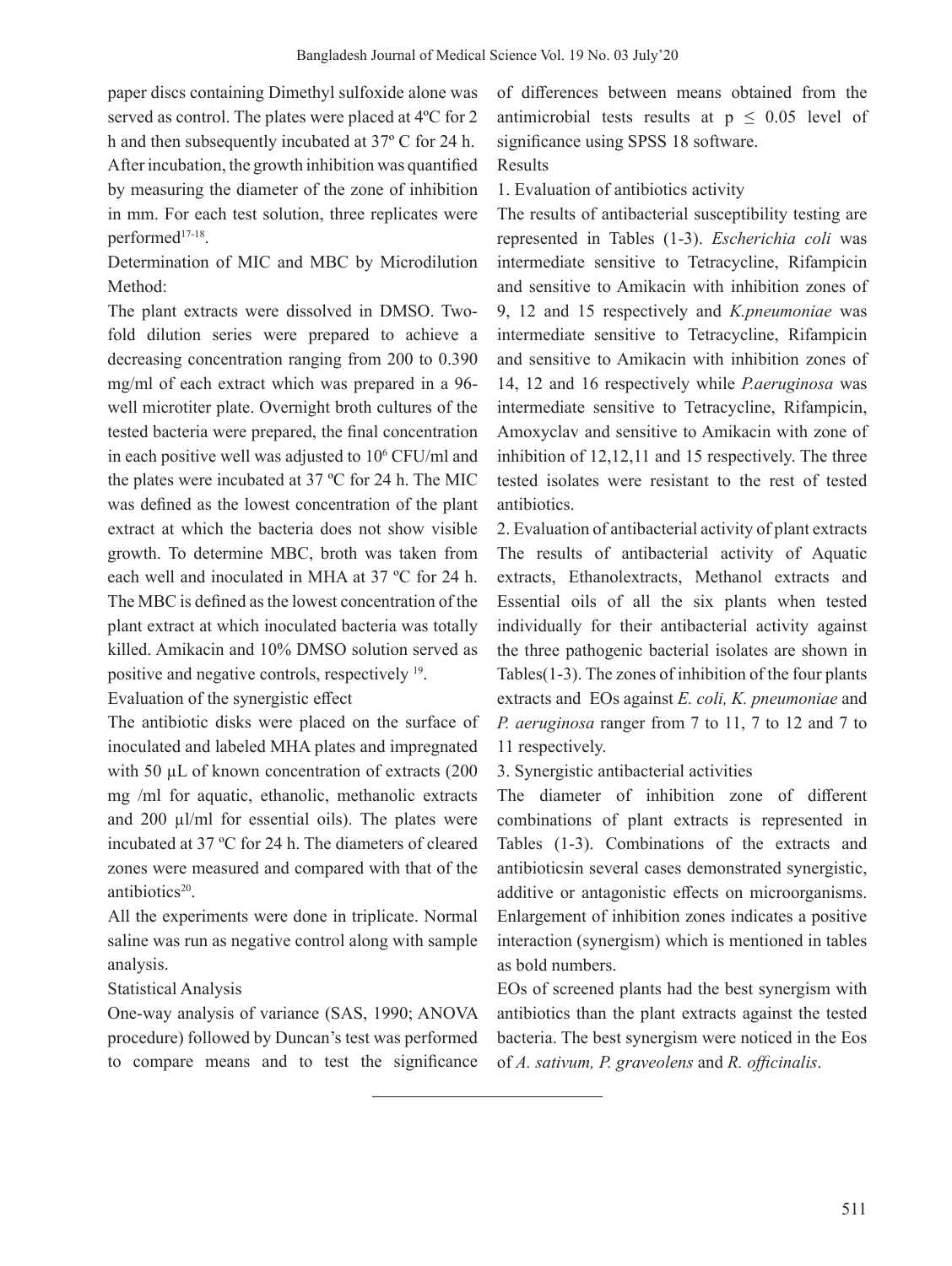|            |                | л.            |     |    |            |    |            | 0          |    |            |    |    |            |            |    |
|------------|----------------|---------------|-----|----|------------|----|------------|------------|----|------------|----|----|------------|------------|----|
|            |                |               | CIP | AM | <b>CTX</b> | NA | <b>NOR</b> | <b>CXM</b> | CF | <b>OFX</b> | CL | TE | <b>RIF</b> | <b>AMC</b> | AK |
|            |                | Antibiotics   | 6   | 6  | 6          | 6  | 6          | 6          | 6  | 6          | 6  | 9  | 12         | 6          | 15 |
|            |                | Extract alone |     |    |            |    |            |            |    |            |    |    |            |            |    |
| Aquatic    | A              | $\tau$        | 15  | 6  | 6          | 6  | 6          | 6          | 6  | 6          | 6  | 17 | 6          | 6          | 14 |
|            | B              | 8             | 13  | 14 | 6          | 6  | 6          | 15         | 14 | 6          | 6  | 16 | 15         | 16         | 14 |
|            | $\mathsf{C}$   | 10            | 6   | 6  | 6          | 6  | 6          | 12         | 6  | 6          | 14 | 16 | 12         | 6          | 10 |
|            | D              | 9             | 13  | 17 | 16         | 18 | 17         | 18         | 17 | 18         | 18 | 6  | 6          | 6          | 17 |
|            | E              | 9             | 6   | 6  | 6          | 6  | 6          | 6          | 6  | 6          | 6  | 12 | 12         | 14         | 13 |
|            | $\overline{F}$ | 9             | 6   | 6  | 6          | 6  | 6          | 6          | 6  | 6          | 6  | 6  | 6          | 6          | 6  |
|            | A              | 10            | 14  | 6  | 6          | 6  | 17         | 17         | 13 | 17         | 6  | 14 | 14         | 17         | 14 |
|            | B              | 11            | 14  | 18 | 18         | 18 | 14         | 14         | 16 | 6          | 14 | 16 | 13         | 12         | 15 |
| Ethanolic  | $\overline{C}$ | 12            | 17  | 19 | 16         | 16 | 17         | 16         | 16 | 18         | 16 | 18 | 14         | 16         | 17 |
|            | $\overline{D}$ | 10            | 14  | 12 | 14         | 16 | 14         | 16         | 11 | 13         | 14 | 12 | 14         | 14         | 12 |
|            | E              | 11            | 14  | 12 | 14         | 6  | 16         | 16         | 6  | 19         | 6  | 12 | 16         | 16         | 16 |
|            | F              | 10            | 14  | 12 | 12         | 14 | 18         | 15         | 15 | 15         | 12 | 18 | 14         | 14         | 14 |
|            | A              | 10            | 17  | 17 | 18         | 18 | 18         | 15         | 17 | 17         | 18 | 16 | 17         | 18         | 18 |
|            | $\mathbf B$    | 9             | 14  | 15 | 14         | 14 | 15         | 14         | 16 | 14         | 14 | 14 | 14         | 16         | 18 |
| Methanolic | $\mathcal{C}$  | 11            | 6   | 6  | 6          | 6  | 6          | 6          | 6  | 6          | 6  | 18 | 6          | 18         | 15 |
|            | D              | 10            | 14  | 16 | 18         | 14 | 16         | 16         | 14 | 16         | 16 | 16 | 14         | 17         | 16 |
|            | E              | 10            | 13  | 16 | 14         | 13 | 16         | 16         | 14 | 14         | 14 | 15 | 17         | 17         | 16 |
|            | F              | 11            | 18  | 16 | 19         | 18 | 17         | 17         | 18 | 17         | 19 | 17 | 16         | 18         | 18 |
|            | A              | 10            | 21  | 20 | 20         | 19 | 20         | 18         | 19 | 21         | 20 | 18 | 18         | 19         | 18 |
| Oils       | $\overline{B}$ | 8             | 6   | 11 | 6          | 6  | 6          | 6          | 6  | 6          | 11 | 11 | 12         | 14         | 16 |
|            | $\mathcal{C}$  | 9             | 22  | 20 | 21         | 21 | 21         | 21         | 21 | 21         | 19 | 20 | 18         | 19         | 17 |
| Essential  | D              | 11            | 20  | 20 | 19         | 19 | 20         | 17         | 19 | 22         | 18 | 19 | 19         | 19         | 18 |
|            | E              | 10            | 12  | 13 | 12         | 12 | 12         | 13         | 12 | 12         | 12 | 12 | 15         | 17         | 17 |
|            | $\overline{F}$ | $\tau$        | 12  | 6  | 11         | 12 | 12         | 15         | 6  | 14         | 14 | 14 | 14         | 14         | 16 |

**Table 1: Antibiotics sensitivity, Antibacterial activity of different plant extracts and Synergistic activity of different plant extracts with different antibiotics against E. coli**

(A: A. sativum, B: E. elaterium, C: P. graveolens, D: R. officinalis, E: P. rupestre and F: R. graveolens). Diameters of inhibition zone of various plants and essential oil extracts including 6 mm disk diameters.

|  | Table 2: Antibiotics sensitivity, Antibacterial activity of different plant extracts and Synergistic activity of |  |  |  |  |  |
|--|------------------------------------------------------------------------------------------------------------------|--|--|--|--|--|
|  | different plant extracts with different antibiotics against K. pneumoniae                                        |  |  |  |  |  |

|                |                |                              | CIP | AM | <b>CTX</b> | <b>NA</b> | <b>NOR</b> | <b>CXM</b> | CF | <b>OFX</b> | CL | TE | <b>RIF</b>     | <b>AMC</b> | AK |
|----------------|----------------|------------------------------|-----|----|------------|-----------|------------|------------|----|------------|----|----|----------------|------------|----|
|                |                | Antibiotics<br>Extract alone | 6   | 6  | 6          | 6         | 6          | 6          | 6  | 6          | 6  | 14 | 12             | 6          | 16 |
|                | A              | 8                            | 15  | 16 | 18         | 16        | 14         | 14         | 14 | 15         | 14 | 13 | 14             | 14         | 15 |
| Aquatic        | B              | 8                            | 6   | 13 | 6          | 16        | 17         | 16         | 11 | 6          | 6  | 22 | 15             | 18         | 13 |
|                | $\mathcal{C}$  | 11                           | 18  | 17 | 17         | 18        | 18         | 17         | 18 | 19         | 16 | 17 | 16             | 18         | 12 |
|                | D              | 9                            | 19  | 19 | 20         | 18        | 19         | 18         | 17 | 20         | 21 | 17 | 19             | 19         | 17 |
|                | E              | 8                            | 6   | 6  | 6          | 6         | 6          | 6          | 6  | 12         | 14 | 6  | 6              | 14         | 13 |
|                | $\mathbf{F}$   | 8                            | 16  | 16 | 15         | 17        | 15         | 16         | 15 | 16         | 16 | 16 | 17             | 16         | 11 |
|                | A              | 10                           | 14  | 13 | 14         | 16        | 15         | 17         | 15 | 16         | 14 | 14 | 14             | 14         | 16 |
|                | B              | 10                           | 18  | 17 | 17         | 16        | 17         | 15         | 15 | 17         | 14 | 21 | 16             | 16         | 17 |
|                | $\mathcal{C}$  | 12                           | 18  | 19 | 19         | 17        | 19         | 19         | 17 | 16         | 17 | 18 | 18             | 17         | 18 |
| Ethanolic      | D              | 10                           | 15  | 17 | 17         | 18        | 17         | 13         | 16 | 17         | 17 | 17 | 12             | 17         | 14 |
|                | E              | $\overline{7}$               | 14  | 14 | 13         | 13        | 13         | 14         | 14 | 13         | 15 | 11 | 6              | 13         | 15 |
|                | $\mathbf{F}$   | 9                            | 15  | 18 | 16         | 16        | 16         | 17         | 15 | 16         | 15 | 17 | 17             | 17         | 15 |
|                | A              | 10                           | 15  | 14 | 14         | 14        | 17         | 13         | 16 | 17         | 15 | 16 | 14             | 14         | 19 |
|                | B              | 10                           | 19  | 19 | 19         | 18        | 19         | 17         | 16 | 18         | 18 | 17 | 15             | 18         | 17 |
|                | $\mathcal{C}$  | 12                           | 15  | 15 | 16         | 16        | 16         | 16         | 16 | 18         | 15 | 15 | 16             | 18         | 18 |
| Methanolic     | D              | 11                           | 18  | 18 | 17         | 16        | 18         | 17         | 19 | 19         | 18 | 18 | 17             | 19         | 17 |
|                | E              | 11                           | 12  | 11 | 12         | 12        | 6          | 13         | 14 | 12         | 16 | 16 | 15             | 14         | 17 |
|                | $\mathbf F$    | 11                           | 17  | 15 | 18         | 16        | 19         | 18         | 16 | 16         | 16 | 15 | 17             | 18         | 19 |
|                | A              | 10                           | 18  | 16 | 12         | 18        | 18         | 17         | 17 | 18         | 19 | 18 | 16             | 17         | 17 |
|                | $\overline{B}$ | 8                            | 6   | 11 | 6          | 6         | 13         | 12         | 6  | 11         | 12 | 14 | 13             | 17         | 15 |
| Essential Oils | $\mathcal{C}$  | 11                           | 21  | 23 | 23         | 23        | 22         | 20         | 21 | 22         | 22 | 22 | 21             | 22         | 17 |
|                | D              | 12                           | 20  | 19 | 17         | 17        | 20         | 18         | 20 | 19         | 18 | 19 | 19             | 18         | 19 |
|                | E              | 10                           | 13  | 6  | 11         | 12        | 11         | 13         | 12 | 6          | 6  | 13 | 13             | 17         | 16 |
|                | $\mathbf{F}$   | 10                           | 14  | 13 | 13         | 13        | 15         | 14         | 14 | 14         | 13 | 14 | $\overline{4}$ | 18         | 17 |

 (A*: A. sativum,* B*: E. elaterium,* C*: P. graveolens,* D*: R. officinalis,* E*: P. rupestre and* F: *R. graveolens).*Diameters of inhibition zone of various plants and essential oil extracts including 6 mm disk diameters.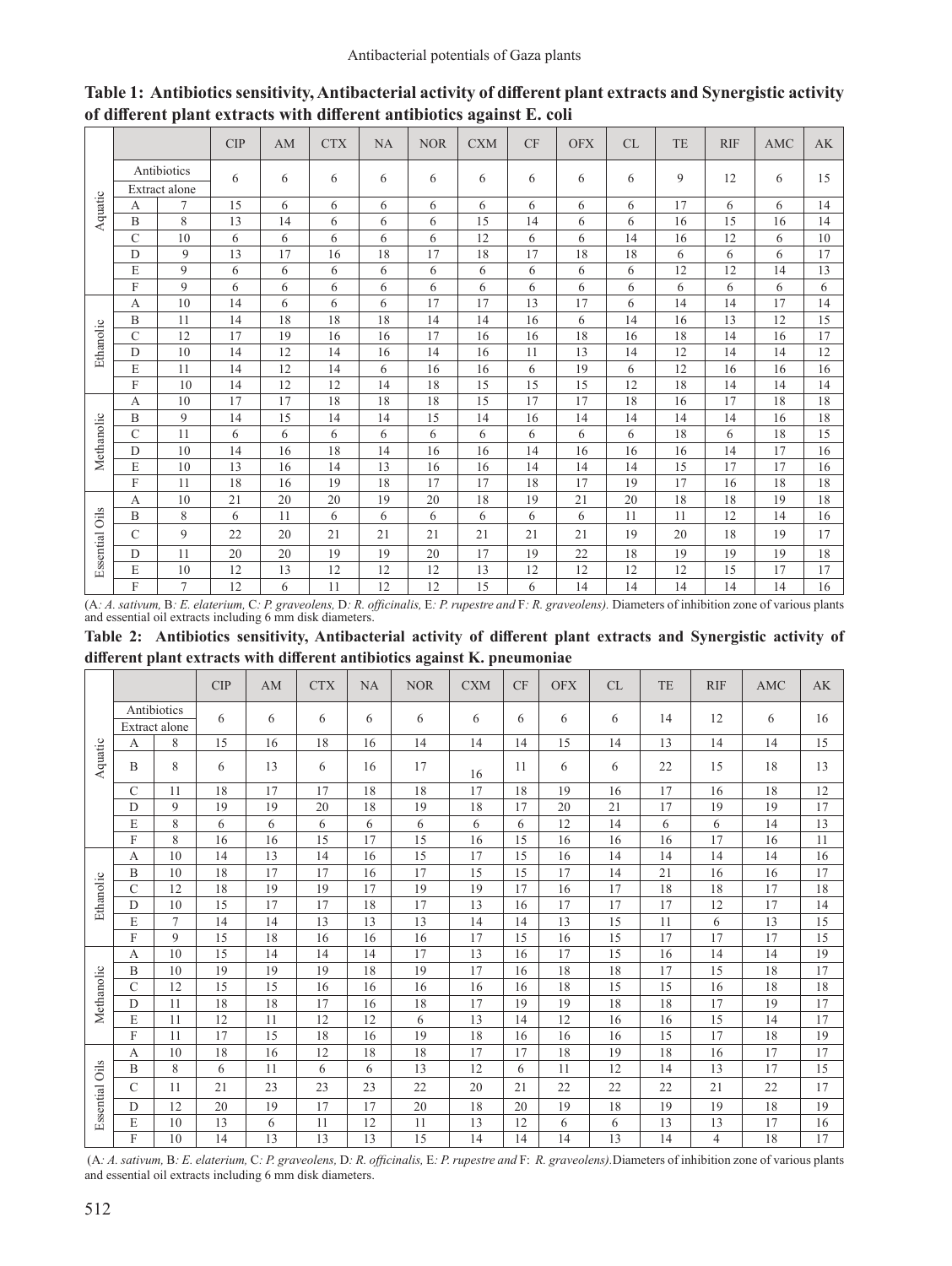|            |                |               | CIP | AM | <b>CTX</b> | <b>NA</b> | <b>NOR</b> | <b>CXM</b> | CF | <b>OFX</b> | CL | TE | <b>RIF</b> | <b>AMC</b> | AK |    |
|------------|----------------|---------------|-----|----|------------|-----------|------------|------------|----|------------|----|----|------------|------------|----|----|
|            | Antibiotics    |               |     |    |            |           |            |            |    |            |    |    |            |            |    |    |
|            |                | Extract alone | 6   |    | 6          | 6         | 6          | 6          | 6  | 6          | 6  | 6  | 12         | 12         | 11 | 15 |
| Aquatic    | A              | 7             | 14  | 13 | 6          | 6         | 6          | 3          | 6  | 6          | 6  | 14 | 13         | 13         | 14 |    |
|            | B              | 9             | 6   | 6  | 6          | 6         | 6          | 6          | 6  | 6          | 6  | 14 | 13         | 6          | 17 |    |
|            | $\mathcal{C}$  | 12            | 12  | 11 | 14         | 14        | 17         | 17         | 17 | 20         | 19 | 16 | 16         | 19         | 11 |    |
|            | D              | 10            | 13  | 11 | 6          | 12        | 11         | 16         | 12 | 6          | 6  | 12 | 13         | 12         | 17 |    |
|            | E              | $\tau$        | 11  | 11 | 12         | 12        | 6          | 3          | 13 | 11         | 12 | 11 | 6          | 6          | 14 |    |
|            | F              | 11            | 18  | 17 | 16         | 16        | 16         | 14         | 14 | 17         | 18 | 15 | 16         | 18         | 9  |    |
|            | А              | 10            | 18  | 20 | 21         | 19        | 19         | 16         | 17 | 18         | 18 | 18 | 19         | 18         | 17 |    |
|            | B              | 10            | 17  | 15 | 15         | 15        | 15         | 15         | 16 | 16         | 15 | 17 | 15         | 15         | 15 |    |
| Ethanolic  | $\overline{C}$ | 11            | 18  | 20 | 21         | 20        | 21         | 19         | 20 | 22         | 21 | 22 | 21         | 21         | 18 |    |
|            | D              | 9             | 15  | 17 | 17         | 17        | 16         | 14         | 14 | 16         | 17 | 14 | 17         | 19         | 13 |    |
|            | E              | 9             | 14  | 13 | 14         | 14        | 14         | 17         | 16 | 14         | 13 | 15 | 14         | 16         | 15 |    |
|            | $\overline{F}$ | 8             | 12  | 12 | 14         | 12        | 14         | 14         | 12 | 14         | 14 | 12 | 15         | 17         | 13 |    |
|            | А              | 10            | 17  | 15 | 13         | 14        | 16         | 17         | 16 | 16         | 15 | 16 | 16         | 18         | 16 |    |
|            | $\overline{B}$ | 11            | 16  | 15 | 15         | 14        | 16         | 15         | 15 | 11         | 13 | 15 | 13         | 12         | 17 |    |
| Methanolic | $\mathcal{C}$  | 11            | 19  | 20 | 22         | 22        | 24         | 14         | 21 | 20         | 21 | 21 | 21         | 22         | 16 |    |
|            | D              | 8             | 17  | 18 | 18         | 18        | 18         | 19         | 16 | 17         | 17 | 15 | 17         | 18         | 15 |    |
|            | $\mathbf E$    | 9             | 16  | 11 | 16         | 12        | 12         | 16         | 14 | 14         | 13 | 14 | 15         | 15         | 15 |    |
|            | $\mathbf{F}$   | 9             | 13  | 13 | 13         | 13        | 13         | 14         | 13 | 13         | 13 | 13 | 13         | 13         | 17 |    |
|            | $\overline{A}$ | 11            | 20  | 20 | 19         | 21        | 21         | 20         | 20 | 20         | 20 | 17 | 18         | 21         | 19 |    |
| Oils       | B              | 10            | 6   | 6  | 6          | 6         | 6          | 6          | 12 | 6          | 6  | 13 | 13         | 6          | 14 |    |
|            | $\mathcal{C}$  | 11            | 19  | 19 | 20         | 19        | 20         | 19         | 18 | 18         | 19 | 16 | 19         | 19         | 18 |    |
| Essential  | D              | 10            | 20  | 20 | 19         | 18        | 18         | 19         | 16 | 19         | 20 | 16 | 18         | 20         | 18 |    |
|            | E              | 9             | 14  | 14 | 12         | 12        | 12         | 12         | 12 | 11         | 11 | 12 | 13         | 12         | 16 |    |
|            | $\mathbf{F}$   | 10            | 14  | 12 | 11         | 11        | 11         | 12         | 13 | 13         | 13 | 15 | 15         | 12         | 17 |    |

**Table 3: Antibiotics sensitivity, Antibacterial activity of different plant extracts and Synergistic activity of different plant extracts with different antibiotics against P. aeruginosa**

 (A*: A. sativum,* B*: E. elaterium,* C*: P. graveolens,* D*: R. officinalis,* E*: P. rupestre&*F*: R. graveolens).*Diameters of inhibition zone of various plants and essential oil extracts including 6 mm disk diameters.

## 4: Determination of(MIC) & (MBC):

Extracts were tested against the isolates for their inhibitory activity, using a common broth microdilution method in 96 multi-well microtiter plates in two-fold dilution series of these extracts was prepared: 200, 100, 50, 25, 12.5. 6.25, 3.125, 1.562, 0.781 and 0.390 (mg/ml for the aquatic, ethanolic & methanolic extracts and µl/ml for the essential oils), in triplicateand the average of the obtained minimum inhibitory concentrations (MICs) & minimum bactericidal concentrations (MBCs) are listed in Table (4).

**Table 4: The MICs & MBCs of the plants extracts against isolated bacteria**

| Scientific name of the plant used |           |            | E. coli    |            | K. pneumoniae | P. aeruginosa |            |  |
|-----------------------------------|-----------|------------|------------|------------|---------------|---------------|------------|--|
|                                   |           | <b>MIC</b> | <b>MBC</b> | <b>MIC</b> | <b>MBC</b>    | <b>MIC</b>    | <b>MBC</b> |  |
| A. sativum                        | W         | 25         | 100        | 50         | 100           | 100           | > 200      |  |
|                                   | E         | 25         | 100        | 50         | 100           | 50            | 100        |  |
|                                   | M         | 25         | 100        | 50         | 200           | 25            | 200        |  |
|                                   | <b>EO</b> | 3.125      | 100        | 50         | 100           | 50            | 100        |  |
| E. elaterium                      | W         | 50         | 100        | 25         | 100           | 25            | 200        |  |
|                                   | E         | 25         | 50         | 25         | 100           | 25            | 200        |  |
|                                   | M         | 25         | 50         | 25         | 200           | 250000        | 200        |  |
|                                   | <b>EO</b> | 50         | 100        | 50         | 200           | 25            | > 200      |  |
| P. graveolens                     | W         | 3.125      | 25         | 1.562      | 25            | 6.25          | 200        |  |
|                                   | E         | 1.562      | 100        | 1.562      | 100           | 1.562         | 100        |  |
|                                   | M         | 0.390      | 200        | 1.562      | 100           | 1.562         | 100        |  |
|                                   | <b>EO</b> | 50         | 100        | 25         | 200           | 25            | 200        |  |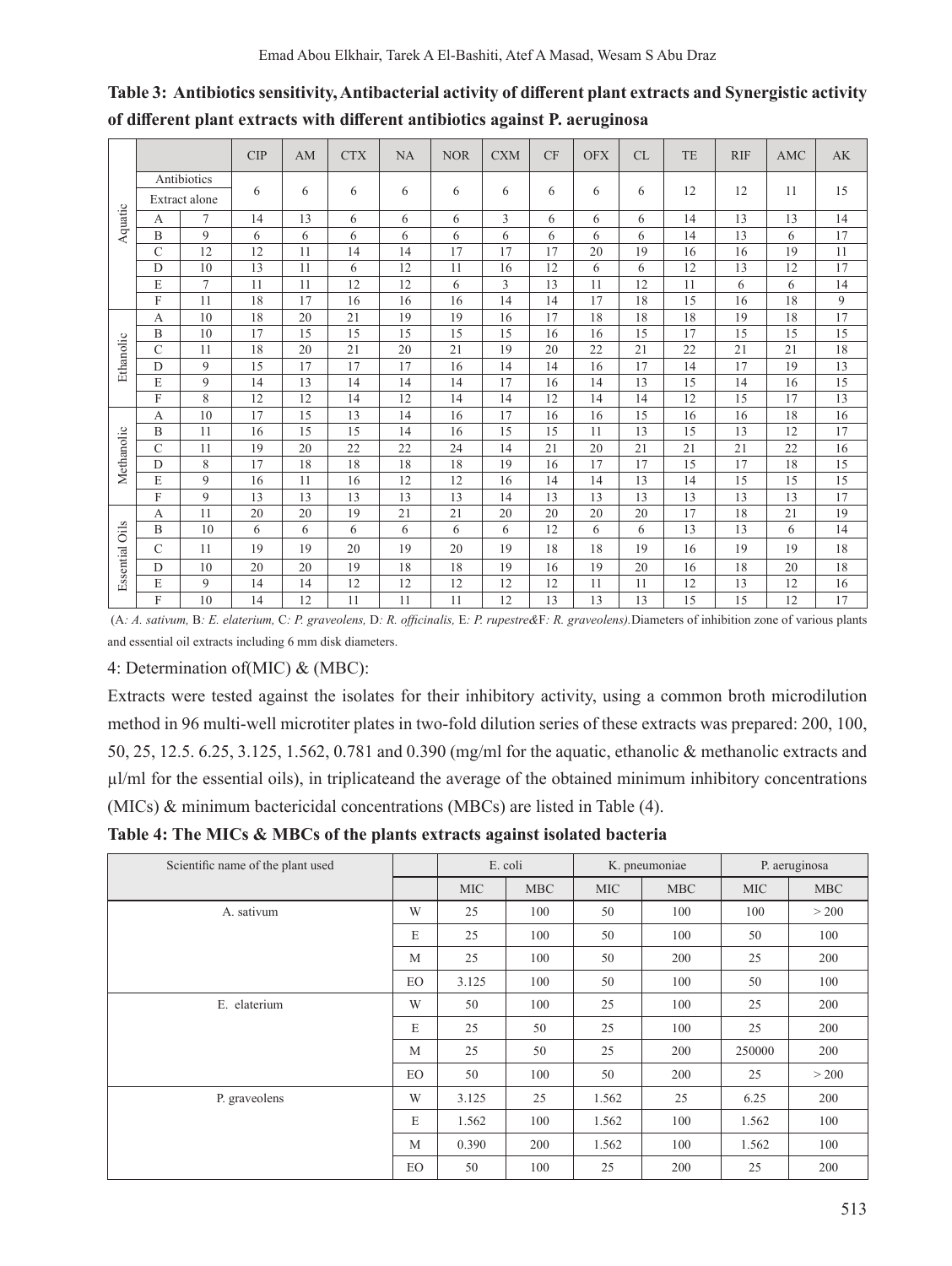#### Antibacterial potentials of Gaza plants

| Scientific name of the plant used |           |            | E. coli    | K. pneumoniae |            |            | P. aeruginosa |  |
|-----------------------------------|-----------|------------|------------|---------------|------------|------------|---------------|--|
|                                   |           | <b>MIC</b> | <b>MBC</b> | <b>MIC</b>    | <b>MBC</b> | <b>MIC</b> | <b>MBC</b>    |  |
| R. officinalis                    | W         | 6.25       | 25         | 6.25          | 100        | 6.25       | 100           |  |
|                                   | E         | 12.5       | 25         | 6.25          | 100        | 1.562      | 25            |  |
|                                   | M         | 3.125      | 25         | 3.125         | 25         | 1.562      | 100           |  |
|                                   | <b>EO</b> | 50         | 100        | 100           | 200        | 25         | 200           |  |
| P. rupestre                       | W         | 50         | 100        | 6.25          | 100        | 50         | 100           |  |
|                                   | E         | 12.5       | 50         | 3.125         | 200        | 12.5       | 25            |  |
|                                   | M         | 12.5       | 50         | 1.562         | 200        | 12.5       | 50            |  |
|                                   | <b>EO</b> | 25         | 50         | 25            | 200        | 25         | 200           |  |
| R. graveolens                     | W         | 12.5       | 100        | 25            | 50         | 25         | 200           |  |
|                                   | E         | 1.562      | 200        | 1.562         | 25         | 3.125      | > 200         |  |
|                                   | M         | 1.562      | 50         | 1.562         | 25         | 3.125      | 100           |  |
|                                   | EO        | 25         | 200        | 50            | 100        | 12.5       | > 200         |  |

W: aquatic, E: ethanolic, M; methanolic and EO: essential oil. W, E & M expressed as mg/ml, while EO expressed as  $\mu$ l/ml. > 200:the MBC values were beyond the concentration of the stock solution of extracts.

The results of all the six plants when tested individually to determine their MIC and MBC against the three tested bacterial isolates are shown in Table IIII. For *A. sativum*, the aquatic extract shows the highest MIC and MBC values against the three tested bacterial isolates. Meanwhile, the essential oils of *E. elaterium*, *P. graveolens*, *R.officinalis, P. rupestre* and *R. graveolens* have the highest MIC and MBC values against the tested bacterial isolates except in the case of *P. rupestre*when the aquatic extract has the highest MIC and MBC values against *E. coli*.

## Discussion

The usage of medicinal plants for primary health care needs by millions of people in developing world is still occupying a prominent position. The folk remedies are considered readily available, cheap and time tested <sup>21,51,52</sup>.

**Antibacterial activity:** In this study, different extracts of A. sativum, E. elaterium, P. graveolens, R. officinalis, P. rupestre and R.graveolens showed significant antibacterial activity against (MDR) gram negative (E. coli, K. pneumoniae & P. aeruginosa) bacteria isolates as assessed by the diameter of zone of inhibition of the extracts. Although, the low values recorded for some plant extracts may be attributed to the fact that the extracts being in crude form, contain very small amounts of bioactive compounds. At the same time, several workers have reported bioactivity of crude extracts of medicinal plants within such range of diameter zone of inhibition 22.

The aqueous extract of *A. sativum* possesses antibacterial activity against*E. coli*, *K. pneumonia* &

*P. aeruginosa***.** <sup>23</sup>obtained similar results, where they showed a strong antimicrobial activity of *A. sativum* aquatic extract *E. coli*, *K. pneumonia* & *P. aeruginosa* isolated from human urine. In agreement with 24, the ethanolic extracts of *A. sativum* had a higher inhibitory activity against the tested organisms than that of the water extract and this could be because of better extraction with ethanol solvents. The methanolic extract of *A. sativum* bulb was also effective against all the three MDR bacteria under the study which is in agreement with 25.

In general, the inhibitory activity of essential oils was greater than that of the aquatic & ethanolic extracts. The EOs of *A. sativum* bulbs was also effective against the tested bacteria which is in agreement with<sup>17</sup>who attributed the activity to the presence of diallyl sulfides (Disulfide, Trisulfide & Tetrasulfide) and the antimicrobial activity increased according to the number of sulfur atoms. Allicin, one of the active principles of garlic, was found to exhibit an antibacterial activity against a wide range of Gram-negative including multidrug-resistant enterotoxicogenic strains of *E. coli.* The main antimicrobial effect of allicin is due to its chemical reaction with thiol groups of various enzymes, e.g. alcohol dehydrogenase and RNA polymerase, which can affect RNA production and lipid synthesis<sup>26</sup>.

## Ecballiumelaterium:

The aquatic extract of *E. elaterium* shown a good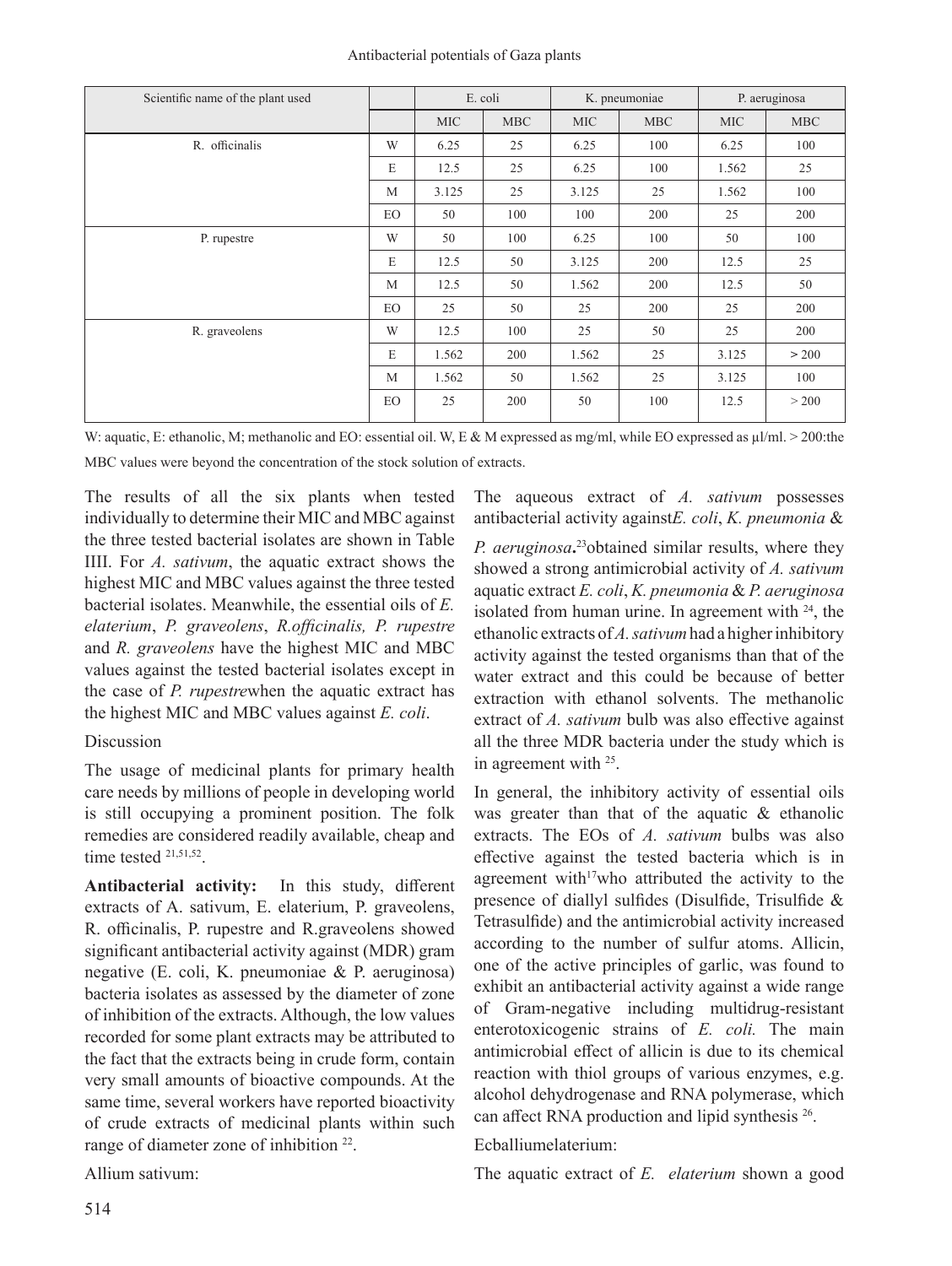inhibitory activity against *E. coli*, *K. pneumoniae*&*P. aeruginosa* in contrast with<sup>27</sup>, which stated that the antibacterial activity of the water extract of *E. elaterium* was not active against *E. coli, K. pneumoniae, P. aeruginosa* at concentration of 0.001mg/ml. Although the reason for this variation is not clear, it could be assumed to be as a result of low concentration of the aquatic extract of *E. elaterium*  and difference in the extraction method and genetic differences between the plant and microbial strains used in this study. On the other hand, the ethanolic extract of *E. elaterium* fruits showed a good antibacterial activity against the tested isolates which is in agreement with $28-29$ . The methanolic extract also showed a good antibacterial activity. Our results are in agreement with the result obtained by<sup>30</sup>.

## Pelargonium graveolens:

The aquatic extract of *P. graveolens* in general showed a high inhibitory activity against *E. coli*, *K. pneumoniae* & *P. aeruginosa*, our results were in agreement with the results of an earlier study<sup>31-32</sup>, in which the activity of *P. graveolens*m ethanolic extract and EO exhibited bactericidal effects against *P. aeruginosa* and *E. coli*.

## Rosmarinus officinalis:

The ethanolic extract showed antibacterial activity against all tested bacteria. According to<sup>33</sup>, Palestinian medicinal plant *R. officinalis* ethanolic extract exhibited significant antimicrobial activity against MDR *E. coli* and *P. aeruginosa* at concentration of 12.5 mg ml<sup>-1</sup>, while *K. pneumonia* was sensitive at concentration of 25 mg/ml, this results were compatible with our results. Also, the results revealed that the methanolic extract exhibited varying degree of antibacterial activities against all tested bacterial strains in agreement with<sup>34</sup> *Rosmarinus officinalis* EO exhibited moderate antibacterial activities against all tested bacterial isolates which is in agreement with <sup>35</sup>.

# Rutagraveolens:

The ethanolic extract showed good antibacterial activity against all the testedbacteria. In another study<sup>36</sup> the *R. Graveolens* ethanolic extract showed antibacterial activitiestowards*P. aeruginosa*,while*E. coli* was not sensitive at concentration of 12.5 & 25 mg/ ml.The methanolic extract had moderate antibacterial activities against *E. coli & K. pneumoniae*whilehad a low activityagainst *P. aeruginosa.* Previous study has reported the high antibacterial activity of *R. graveolens*m ethanolic extracts on different microorganisms <sup>37</sup>.*Rutagraveolens* EO exhibited moderate antibacterial activities against *E. coli & K. pneumoniae* while exhibited a low antibacterial activity against *P. aeruginosa*. These results were inagreement with many other studies $38-39$ .

# Phagnalonrupestre:

Our results showed that*P. Rupestre* aquatic extract had high antibacterial activities against the tested bacteria in agreementwith<sup>40</sup> who stated that the*P*. *Rupestre* aquatic extract showed antibacterial activities towards the Gram- negative bacteria. The ethanolic extract showed good antibacterial activity against all the tested isolates. Our finding is compatible with results of study of <sup>40</sup>, in which*P. Rupestre* ethanolic extract had a good antimicrobial activity against *K. pneumoniae,* while our findingsare incompatible with the results of this study regarding the *E. coli & P. aeruginosa* which it was resistant to the*P. Rupestre* ethanolic extract at concentration 200 mg/ml. It is thought that the observed dissimilar results may be attributed to differences in techniques of extraction and to genetic differences between the plant and microbial isolates used. In general, it was interesting to note that the antibiotic-resistant bacterial isolates showed more sensitivity to the investigated extracts. This has clearly indicated that antibiotic resistancemay does not interfere with the antimicrobial action of plant extracts, and these extracts might have different modes of action against the tested microorganisms.

Synergistic effects of plant extracts and antibiotics against Escherichia coli, K. pneumoniae and P. aeruginosa

Drug synergism between known antibiotics and bioactive plant extracts is a novel concept, and could be beneficial. Despite the abundant literature about the antimicrobial properties of plant extracts, none of plant-derived chemicals has successfully been used for clinical use as antibiotics  $41$ . In our experiments, despite that, some plant extracts showed weak antibacterial effect using agar disk diffusion method, the interactions between antibiotics and plant extracts were some time additive or synergistic against the three tested bacteria. The results obtained by combining the antibiotic with the extracts of *P. graveolens* EO,*R. officinalis* aquatic extracts & EO and *R. graveolens* methanolic extract which had the mostsynergistic inhibitory effect against*E. coli*which presented synergism with most drugs, indicated that these extracts contain chemical compounds that can modulate the activity of antibiotics against bacteria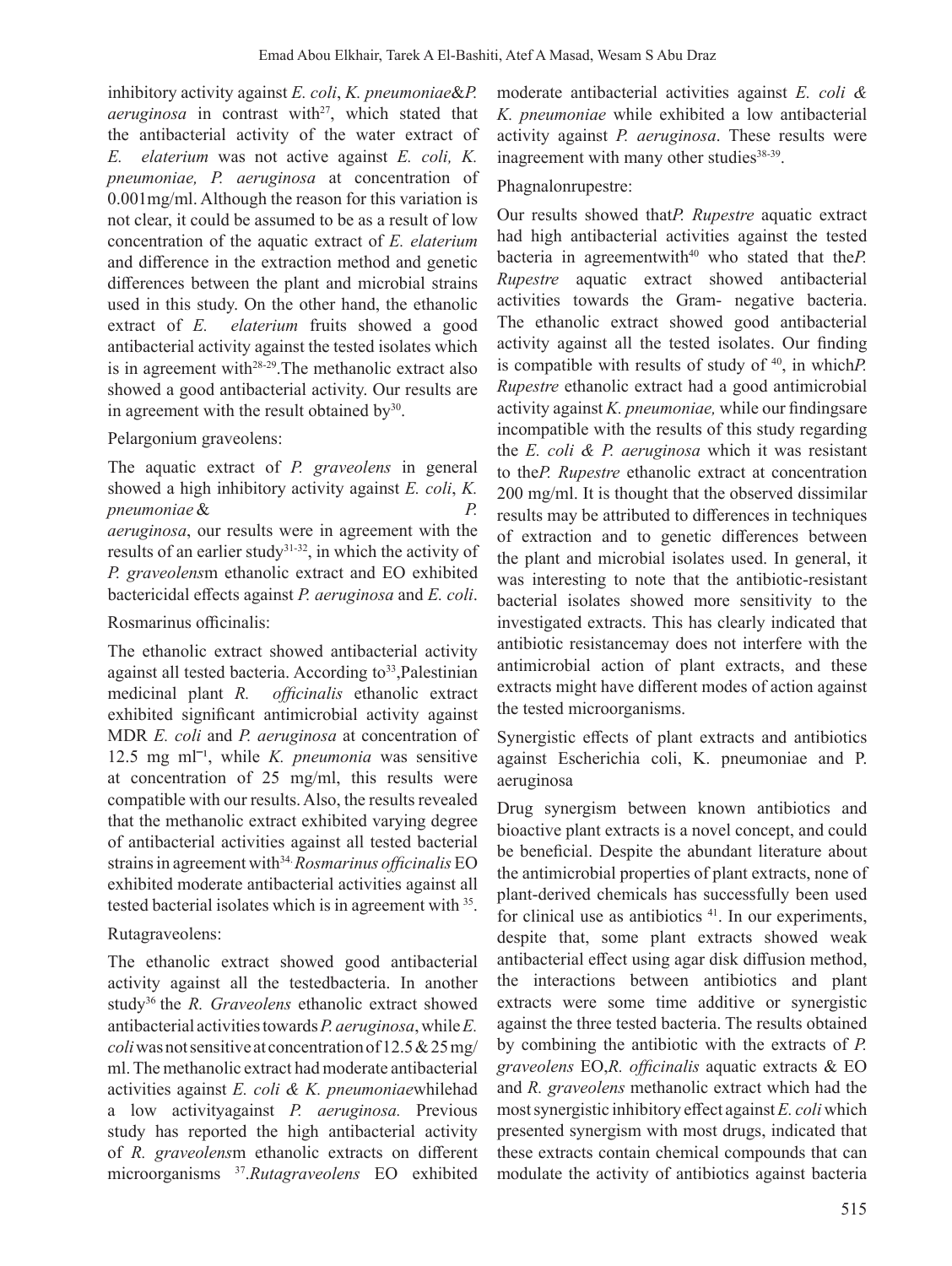expressing MDR phenotypes<sup>42</sup>study the effect of combination of plant extracts with antimicrobial agents against *E. col i*and other bacteria and evaluated the in vitro synergistic effect of curcumin in combination with third generation cephalosporins against bacteria associated with infectious diarrhea (*E. coli, P. aeruginosa & V. cholerae*).

Significant synergistic effects were noted with both *P.graveolens*(EO), *R. officinalis, E. elaterium & R. graveolens* extracts when they were associated with most tested antibiotics had the most favorable synergistic pattern.Such effects might be due either to the action of the active compounds or possible inhibition of one or more mode of bacterial resistance mechanisms by other compounds of the extracts. The plants, *P.graveolens*(EO) and *R. officinalis* followed by *R. graveolens* extracts alone or in combination, are promising in the development of phytomedicine, which may be used, alone or in combination with the antibiotics against *K. pneumoniae* infections. The results are compatible with results of <sup>43</sup> in which *R. officinalis* ⁄ ciprofloxacin combination against *K. pneumoniae* displayed the most favorable synergistic pattern.Such effects might be due either to the action of the active compounds or possible inhibition of one or more mode of bacterial resistance mechanisms by other compound of these extracts. The plants *P. graveolens* (aquatic, ethanolic, methanolic extracts & EO) followed by *R. officinalis*(methanolic extracts & EO) alone or in combination, are promising in the development of phytomedicine, which may be used, alone or in combination with the antibiotics against *P. aeruginosa* infections.

Minimal inhibitory concentration & Minimal bactericidal concentration of plant extracts

The results of MIC and MBC values showed that the tested plants had potential inhibitory activity against the tested bacterial isolates. This activity could be attributed to the components present in plant extracts, which might be involved in some type of antibacterial synergism. In general, our results showed that all the studied plants are potentially rich source of antimicrobial agents. The main target of the hydrophobic essential oil compounds is the cell membrane. They lead to a cell membrane damage causing increased membrane permeability, ions leakage, and inhibition of different enzymes and proteins. Gram-negative (*E. coli*) cells treated with *A. sativum* EO revealed significantly severe damaging effect on the cell morphology of the tested bacterial pathogens, showing disruption of cell membrane and swelling of the cells. The resistance of gram-negative bacteria toward antibacterial substances is related to the hydrophilic surface of their outer membrane, which is rich in lipopolysaccharide molecules, presenting a barrier to the penetration of numerous antimicrobial molecules, and is also associated with the enzymes in the periplasmic space, which are capable of breaking down the molecules introduced from outside 44.

The bactericidal activity of the essential oil of *P.graveolens* could be explained by the presence of high concentrations of oxygenated relatively stable monoterpenic primary alcohols. β-Citronellol and geraniol, the two major monoterpenes component of Geranium oil, have reported antimicrobial activit<sup>10</sup>. On the other hand, the methanol and water extracts of flowers and leaves did show antimicrobial activity, with the flower extracts being overall more active than the leafextracts. This activity is most likely associated with the phenolic compounds in these extracts that can effect cellular membranes altering their permeability and release of intracellular constituents (e.g. ribose and Na glutamate), but also interfere with membrane functions (electron transport, nutrient uptake, protein, nucleic acid synthesis and enzyme activity)  $10,52$ .

The relative bactericidal effectiveness of *R. officinalis* EO may come from the synergic effect of  $\alpha$ -pinene and camphor highly represented in these oils 45. Also 46described the chemotypes which correspond eucalyptol-α-pinene-camphor, eucalyptol-camphorα-pinene, camphor-eucalyptol-α-pinene, camphor-αpinene-eucalyptol and α-pinene-eucalyptol-camphor. All the chemotypes showed strong antibacterial activity against *E. coli.* The levels of antimicrobial activity in Tunisian *R. officinalis* oils were similar to those reported for *R. officinalis* from Iran, exhibiting a high antimicrobial activity against *E. coli* due mainly to the dominance of borneol followed by camphor and verbenone, respectively. The Turkish *R. officinalis* oil possesses a moderate antibacterial activity attributed to the high content of 1.8-cineole, the low content of camphor and verbenone, respectively. A weak activity was reported for samples from Sardinia dominated by α-pinene, camphene, verbenone, bornyl-acetate, camphor and borneol tested against *E. coli, P. aeruginosa*45. Also <sup>47</sup>&<sup>48</sup>attributed the antimicrobial property of the essential oil of *R. officinalis* to the presence of α-pinene, β-pinene, 1, 8-cineole & borneol as the major components. These compounds possess strong antibacterial and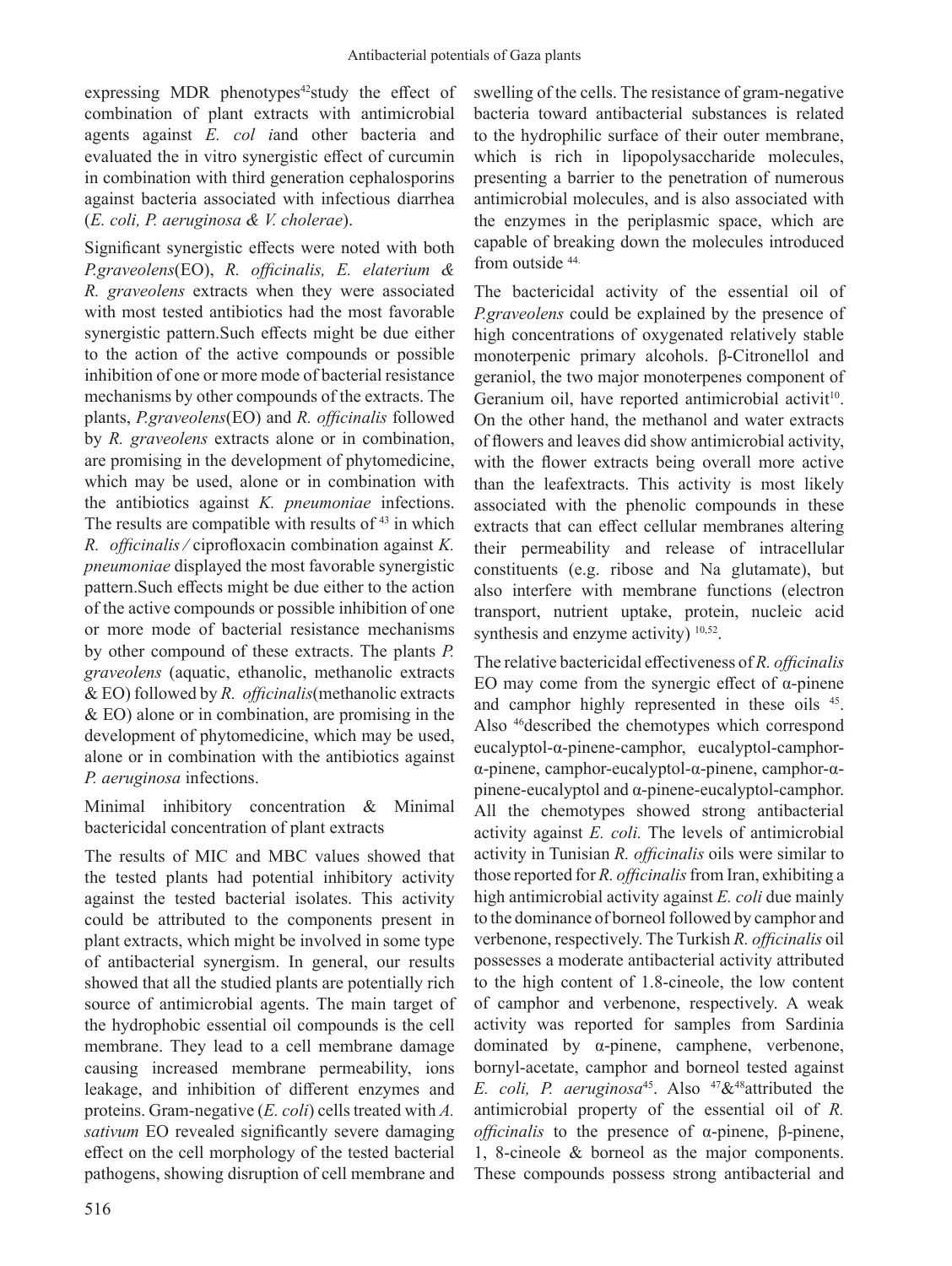antimicrobial activities, and camphor and verbenone being the most potent. These chemical components exert their antimicrobial activity on bacteria through the disruption of bacterial membrane integrity. Another important characteristic of essential oils is their hydrophobicity which enables them to penetrate lipid components of bacterial cell membrane and mitochondria, disrupting the cell structure and rendering them more permeable resulting in leakages of critical molecules from within the cell and eventual death of the bacteria cells<sup>48, 49, 50</sup>

#### Conclusion & Recommendations

The overall results of the present work provide baseline information for the possible use of the studied plant extracts in the treatment of bacterial infections involving MDR phenotypes. In addition to these antibacterial activities, the data reported herein indicated that possible combinations of the extracts of *A. sativum, E. elaterium, P. graveolens, R. officinalis, P. rupestre*and *R. Graveolens* plants with several antibiotics could be used in the control of bacterial infections involving MDR phenotypes. Our results support the use of these plants extract and

its essential oils in traditional medicine and suggest that some of the plant extracts possess compounds with good antibacterial properties that can be used as antimicrobial agents in the search for new drugs. The tested crude extract from *A. sativum, E. elaterium, P. graveolens, R. officinalis, P. rupestre*and*R. graveolens* have proved to be promising treating agents against the tested Gram negative rods, but it needs to be concentrated and furthermore evaluated. Hence, more studies pertaining to the use of medicinal plants as therapeutic agents should be emphasized, especially those related to the control of antibiotic resistant microbes.

**Conflict of Interest:** The author declares that he has no conflict of interest.

## **Author's contribution:**

Data gathering and idea owner of this study: A,B

Study design: B

Writing and submitting manuscript: A, C

Data gathering : A, B, D

Editing and approval of final draft: A, B, C

## **References:**

- 1. Alonso-Castro, A. J., Maldonado-Miranda, J. J., Zara0te-Martinez, A., del Rosario Jacobo-Salcedo, M., Fernández-Galicia, C., Figueroa-Zuñiga, L. A., Reyes-Munguia, A. Medicinal plants used in the Huasteca Potosina, Mexico*. Journal of Ethnopharmacology* 2012;**143**(1): 292-298.
- 2. Elkhair, E. A., Fadda, H., & Mohsen, U. A. Antibacterial activity and Phytochemical analysis of some medicinal plants from Gaza Strip-Palestine. *Journal of Al Azhar University-Gaza* 2010; **12**: 45-54.
- 3. Al-Sokari, S. S., & El Sheikha,A. F.In vitro antimicrobial activity of crude extracts of some medicinal plants from Al-Baha region in Saudi Arabia. *Journal of Food and*

*Nutrition Sciences* 2015;**3**(1-2): 74-78.

- 4. Davies, J., & Davies, D. Origins and evolution of antibiotic resistance. *Microbiology and molecular biology reviews* 2010; **74**(3): 417-433.
- 5. Elkhair, E. K. A. Antidermatophytic Activity of Essential Oils against Locally Isolated Microsporum canis—Gaza Strip. *Natural Science* 2014; **6**(09): 676.
- 6. El-Bashiti,T.,Jouda,M.M.,&Masad,A.TheAntimicrobial Effect of Some Medicinal Plant, and Interactions with Non-Antibiotics. *World Journal of Pharmacy and Pharmaceutical Sciences* 2016;**5**(12):159-168.
- 7. El-Bashiti, T. A., Abou Elkhair, E., & Abu Draz, W. The antibacterial and synergistic potential of some Palestinian plant extracts against multidrug resistant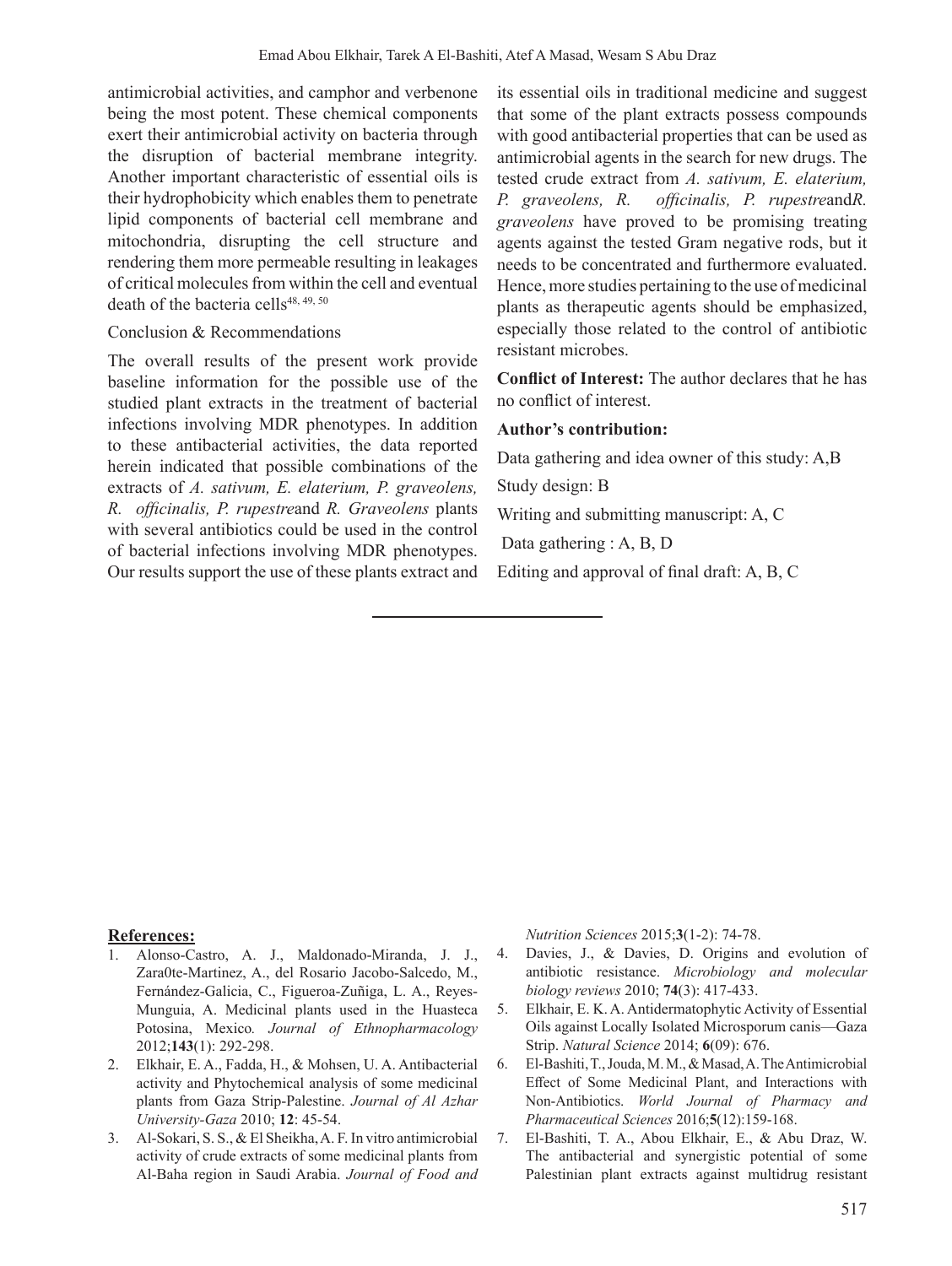Staphylococcus aureus. *J. Med. Plants Stud* 2017;**5**(2), 54-65.

- 8. El-Kichaoi, A., El-Hindi, M., Mosleh, F., Shafie, A. & Elbashiti, T. In Vitro, Interaction of Some Antibiotics with Different Fruit Extracts on Some Pathogenic Bacterial Strains. *International Journal of Development Research* 2016;**6**(4): 5.
- 9. Haddouchi, F., Chaouche, T. M., Zaouali, Y., Ksouri, R., Attou, A., & Benmansour, A. Chemical composition and antimicrobial activity of the essential oils from four Ruta species growing in Algeria*. Food Chemistry* 2013; **141**(1):253-258.
- 10. Boukhris, M., Nasri-Ayachi, M. B., Mezghani, I., Bouaziz, M., Boukhris, M., & Sayadi, S. Trichomes morphology, structure and essential oils of Pelargonium graveolens L'Hér.(Geraniaceae). *Industrial crops and products* 2013; **50:** 604-610.
- 11. Albayrak, S., Aksoy, A., Sagdic, O., & Hamzaoglu, E. Compositions, antioxidant and antimicrobial activities of Helichrysum (Asteraceae) species collected from Turkey. Food Chemistry 2010; **119**(1), 114-122.
- 12. Chaudhari, G., & Mahajan, R. (2015). Comparative antioxidant activity of twenty traditional Indian medicinal plants and its correlation with total flavonoid and phenolic content. International Journal of Pharmaceutical Sciences Review and Research, 30(1), 105-111.
- 13. Jameela, M., Mohideen, A., Sunitha, K., & Narayanan, M. (2011). Antibacterial Activities of Three Medicinal Plant Extract against Fish Pathogens. International Journal of Biological Technology, 2(2), 57-60.
- 14. Rassem, H. H., & Nour, A. H. (2016). Techniques for extraction of essential oils from plants: a review. Australian Journal of Basic and Applied Sciences, 10(16), 117-127.
- 15. Mabrouk, M. (2012). Synergistic and antibacterial activity of six medicinal plants used in folklore medicine in Egypt against E. coli O157: H7. J Appl Sci Res, 8(2), 1321-1327.
- 16. Alzoreky, N., & Nakahara, K. (2003). Antibacterial activity of extracts from some edible plants commonly consumed in Asia. International journal of food microbiology, 80(3), 223-230.
- 17. Casella, S., Leonardi, M., Melai, B., Fratini, F., & Pistelli, L. (2013). The role of diallyl sulfides and dipropyl sulfides in the in vitro antimicrobial activity of the essential oil of garlic, Allium sativum L., and leek, Allium porrum L. Phytotherapy Research, 27(3), 380-383.
- 18. Gupta, N., Parashar, P., Mittal, M., Mehra, V., & Khatri, M. (2014). Antibacterial potential of Elletaria cardamomum, Syzygium aromaticum and Piper nigrum, their synergistic effects and phytochemical determination. Journal of Pharmacy Research Vol, 8(8).
- 19. Chéraif, I., Jannet, H. B., Hammami, M., Khouja, M., & Mighri, Z. (2007). Chemical composition and antimicrobial activity of essential oils of Cupressus arizonica Greene. Biochemical Systematics and Ecology, 35(12), 813-820.
- 20. Elbashiti, T. A., Elmanama, A. A., & Masad, A. A. (2011). The antibacterial and synergistic effects of

some Palestinian plant extracts on Escherichia coli and Staphylococcus aureus. Funct Plant Sci Biotechnol, 5, 57-62.

- 21. Pandikumar, P., Chellappandian, M., Mutheeswaran, S., & Ignacimuthu, S. (2011). Consensus of local knowledge on medicinal plants among traditional healers in Mayiladumparai block of Theni District, Tamil Nadu, India. Journal of Ethnopharmacology, 134(2), 354-362.
- 22. Karmegam, N., Karuppusamy, S., Prakash, M., Jayakumar, M., & Rajasekar, K. (2008). Antibacterial potency and synergistic effect of certain plant extracts against food-borne diarrheagenic bacteria. Int. J. Biomed. Pharm. Sci, 2(2), 88-93.
- 23. Gupta, S., Kapur, S., DV, P., & Verma, A. (2015). Garlic: An Effective Functional Food to Combat the Growing Antimicrobial Resistance. Pertanika Journal of Tropical Agricultural Science, 38(2).
- 24. AREKEMASE, M. O., ADETITUN, D. O., & OYEYIOLA, G. P. (2013). In-vitro Sensitivity of Selected Enteric Bacteria to Extracts of Allium sativum L. Notulae Scientia Biologicae, 5(2), 183-188.
- 25. Gaherwal, S., Johar, F., Wast, N., & Prakash, M. (2014). Anti-bacterial activities of Allium sativum against Escherichia coli, Salmonella Ser. Typhi and Staphylococcus aureus. International Journal of Microbiological Research, 5(1), 19-22.
- 26. Ankri, S., & Mirelman, D. (1999). Antimicrobial properties of allicin from garlic. Microbes and infection, 1(2), 125-129.
- 27. Dogruoz, N., & Karagoz, A. (2008). Antibacterial activity of some plant extracts. IUFS Journal of Biology, 67(1), 17-21.
- 28. Adwan, G., Salameh, Y., & Adwan, K. (2011). Effect of ethanolic extract of Ecballium elaterium against Staphylococcus aureus and Candida albicans. Asian Pacific journal of tropical biomedicine, 1(6), 456-460.
- 29. Koca, U., Ozcelik, B., & Ozgen, S. (2010). Comparative in vitro activity of medicinal plants Arnebia densiflora and Ecballium elaterium aginst isolated strains of Klebsiella pneumonia. Turkish Journal of Pharmaceutical Sciences, 7(3), 197-204.
- 30. Sasmakov, S. A., Putieva, Z. M., Azimova, S. S., & Lindequist, U. (2012). In vitro screening of the cytotoxic, antibacterial and antioxidant activities of some Uzbek plants used in folk medicine.Asian Journal of Traditional Medicines, 7(2), 73-80.
- 31. Boukhris, M., Simmonds, M. S., Sayadi, S., & Bouaziz, M. (2013). Chemical composition and biological activities of polar extracts and essential oil of rose‐scented geranium, Pelargonium graveolens. Phytotherapy Research, 27(8), 1206-1213.
- 32. Ghannadi, A., Bagherinejad, M., Abedi, D., Jalali, M., Absalan, B., & Sadeghi, N. (2012). Antibacterial activity and composition of essential oils from Pelargonium graveolens L'Her and Vitex agnus-castus L. Iranian journal of microbiology, 4(4), 171.
- 33. Qabaha, K. I. (2013). Antimicrobial and free radical scavenging activities of five Palestinian medicinal plants. African Journal of Traditional, Complementary and Alternative Medicines, 10(4), 101-108.